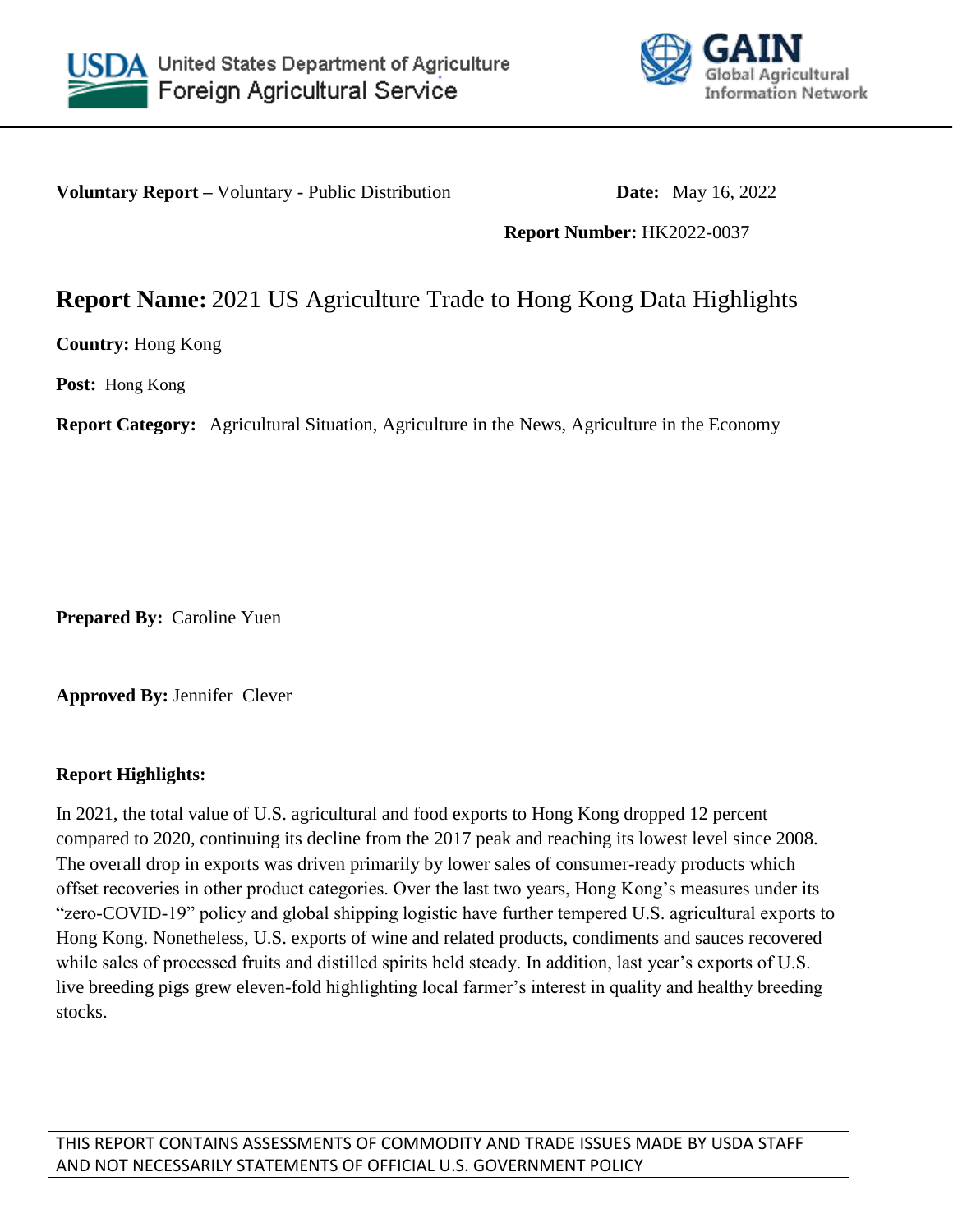

**2021 U.S. Agricultural Trade to Hong Kong Trade Highlights**

In 2021, the total value of U.S. agricultural and food exports to Hong Kong dropped 12 percent compared to 2020, continuing its decline from the 2017 peak and reaching its lowest level since 2008. U.S. agricultural exports to Hong Kong have been declining since 2018 with the rise of U.S. – China trade tensions, and in 2019 when local political unrest dampened Hong Kong's demand for food imports. The introduction of the U.S. – China Phase One purchase agreement in 2020, has also encouraged the expansion of U.S. direct exports of highly-traded items (namely beef, and edible tree nuts) to mainland China rather than through Hong Kong. In addition, government measures in pursuit of a "zero-COVID" strategy and global shipping issues further discouraged U.S. food and agricultural exports to Hong Kong in 2020 and 2021.

| <b>Product Group</b>                  | 2020          | 2021          | 2021/2020      |
|---------------------------------------|---------------|---------------|----------------|
|                                       | (Million USD) | (Million USD) | Percent change |
| Consumer-Ready                        | \$1,911       | \$1,603       | $-16$          |
| <b>Agricultural Related</b>           | \$150         | \$191         |                |
| Intermediate                          | \$90          | \$92          |                |
| <b>Bulk</b>                           | \$32          | \$37          |                |
| <b>Total Agricultural and Related</b> | \$2,183       | \$1,923       | $-12$          |

Source: U.S. Census Bureau Trade Data

 **Consumer-Ready Products:** This product category remains the biggest driver of U.S. agricultural and food exports to Hong Kong. Over the past four years, exports within this category have been decreasing with the expansion of U.S. exports directly shipped to China. Last year, disruptions in global shipping logistics also affected U.S. exports to Hong Kong but to a lesser extent than the re-direction of exports to China. In 2021, U.S. sales of tree nuts recovered but were still below the five-year average. Conversely, meat products, including beef, poultry, and pork, decreased significantly. Fresh fruit exports declined to the lowest level in the past decade. U.S. pet food sales did not sustain the growth gained in the past years and dropped by almost half. However, sales of egg and egg products reached the highest level since 2019. U.S. exports of wine and related products, and condiments and sauces recovered to 2019 levels while sales of processed fruits and distilled spirits held steady.